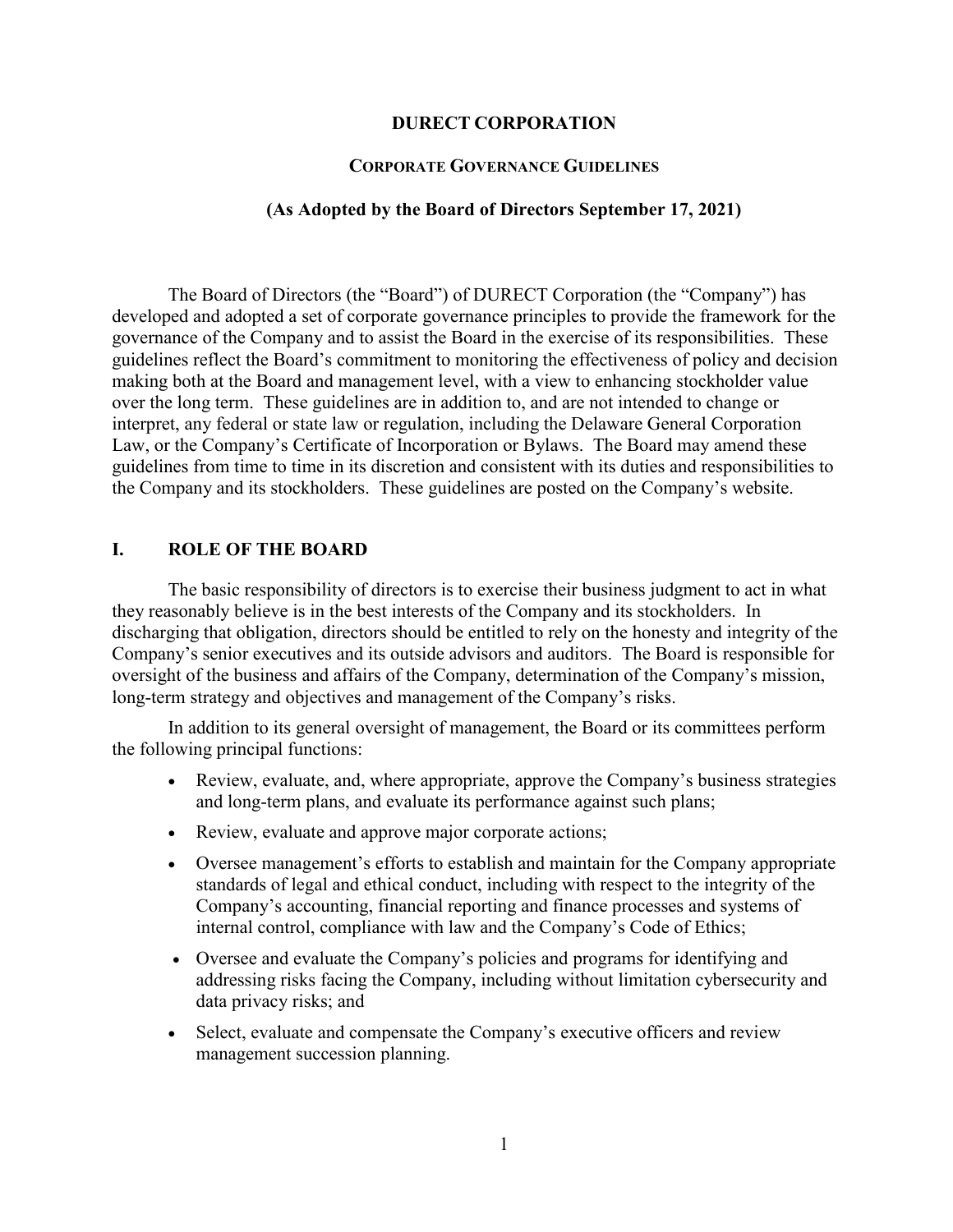# **II. BOARD COMPOSITION**

## A. Board Selection

The Nominating & Corporate Governance Committee shall make recommendations to the Board, which will be responsible for nominating members for election to the Board and for filling vacancies on the Board that may occur between annual meetings of stockholders.

## B. Director Qualifications

1. Independence. The Board will have a majority of independent directors as required by the NASDAQ. The Company's goal is that at least two-thirds of its directors will be independent at all times under the rules of NASDAQ. The Board will determine each director's independence on an annual basis, in accordance with the provisions of the NASDAQ governance rules and any other standards established by the Board from time to time.

2. Additional Boards. Unless otherwise approved by the Board of Directors in its sole discretion, no member of the Board of Directors shall serve on more than four (4) public company boards of directors (including the Board), and no member of the Board of Directors who is also the chief executive officer of a publicly traded company shall serve on the boards of more than a total of two (2) publicly traded companies, including the one for which he or she serves as chief executive officer.

3. Other Criteria. The Nominating & Corporate Governance Committee shall establish policy and procedures for identifying and evaluating candidates for the board of directors who will bring a diverse set of professional and personal backgrounds consistent with the needs of the Board of Directors, as well as a reputation for integrity. In addition, from time to time, the Nominating & Corporate Governance Committee shall assess the Board's composition with respect to the qualifications set forth in such policy.

### C. Size of the Board; Classified Board

The Board will assess its size from time to time. The number of members may change from time to time depending upon the needs of the Board and the availability of qualified candidates. It is the policy of the Company that the number of directors should not exceed a number that can function efficiently as a body. The Nominating & Corporate Governance Committee considers and makes recommendations to the Board concerning the appropriate size and composition of the Board.

Each member of the Board is elected for a term of three years. The Board is divided into three classes, which are as equal as possible in size. One class is elected each year. This staggered election of directors helps maintain continuity and stability to the work of the Board. It ensures that at least a majority of directors at all times will have an in-depth knowledge of the Company. The Board believes that the classified Board format assists it in conducting long-term strategic planning, which is critical to the future success of the Company.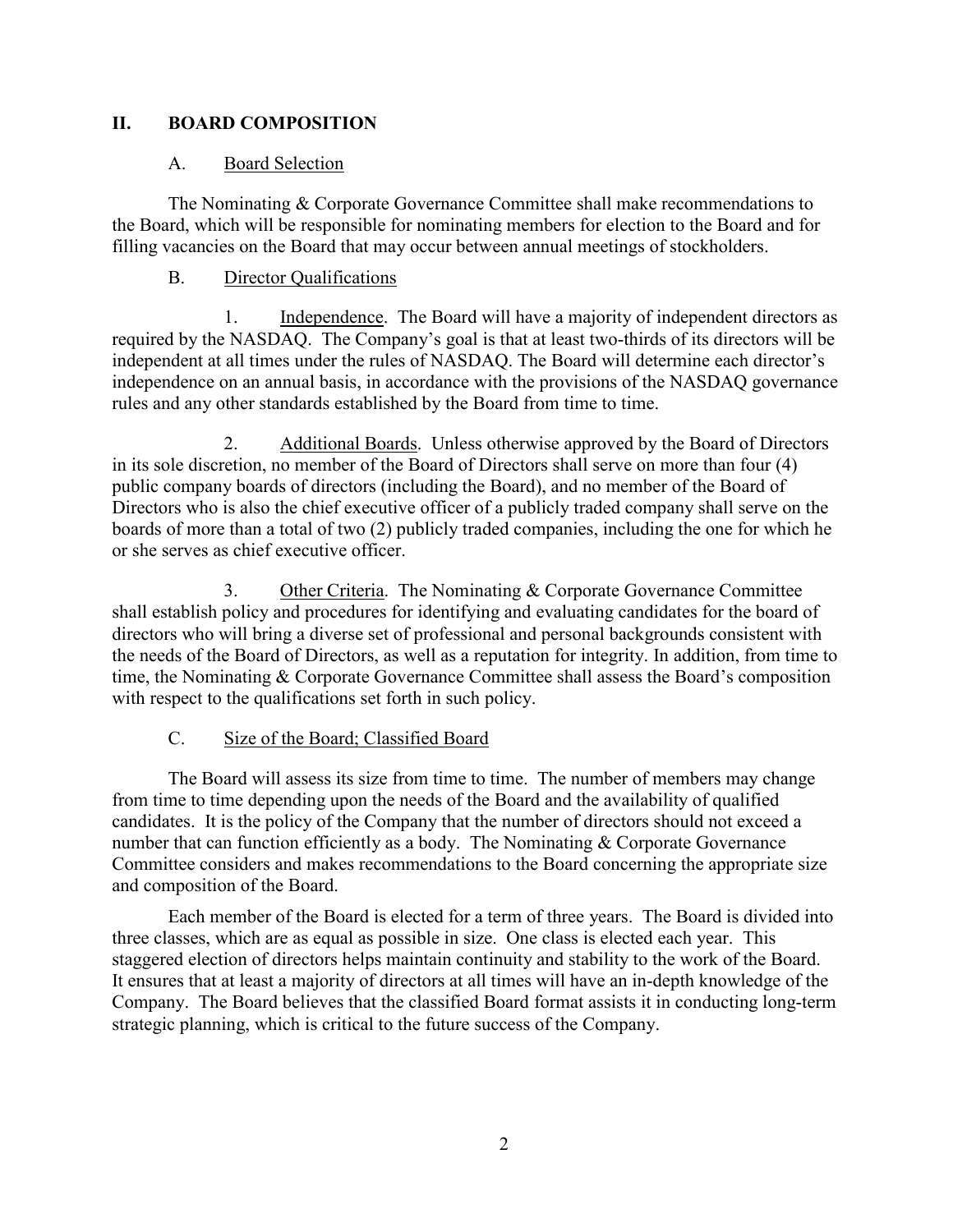## D. Term Limits

The Board does not believe it should establish term limits. Such limits may lose the contribution of directors who have been able to develop, over a period of time, increasing insight into the Company and its operation and therefore provide an increasing contribution to the Board. Directors who have served on the Board for an extended period of time are in a position to provide valuable insight into the operation and future of the Company based on their experience with and understanding of the Company's history, policies, operations and objectives. The Board believes that, as an alternative to term limits, it can ensure that the Board continues to evolve and adopt new viewpoints through the evaluation and selection process described herein.

## E. Former Officer's Board Membership

When an officer who is also a member of the Board resigns, retires or is otherwise terminated as an officer of the Company, he or she must submit his or her resignation from the Board for consideration. Whether the resignation is accepted or rejected is a matter for consideration by the Board.

## F. Retirement Age

The Board does not believe that a specified mandatory retirement age is necessary. The Nominating & Corporate Governance Committee evaluates each director's contribution as part of the nominating process.

## G. Director Resignation Policy

It is the policy of the Company that any nominee for director in an uncontested election who does not receive a majority of the votes cast (i.e. receives a greater number of votes "withheld" from his or her election than votes "for" in such election) shall submit his or her offer of resignation for consideration by the Nominating & Governance Committee. The Nominating & Governance Committee shall consider all of the relevant facts and circumstances and recommend to the Board the action to be taken with respect to such offer of resignation. The Board will then act on the Committee's recommendation. Promptly following the Board's decision, the Company will disclose that decision and an explanation of such decision in a filing with the Securities and Exchange Commission and a press release.

# **III. BOARD OPERATIONS**

### A. Chairman of the Board

The Board has the flexibility to decide whether it is in the best interests of the Company, at any given point in time, for the roles of the Chief Executive Officer and Chairman of the Board to be separate or combined.

### B. Independent Lead Director

The Board may designate an independent, non-employee director as Lead Director, who shall be identified as such in the Company's annual proxy statement. The duties of the Lead Director, if separate from the Chairman, will include chairing executive sessions of the Board,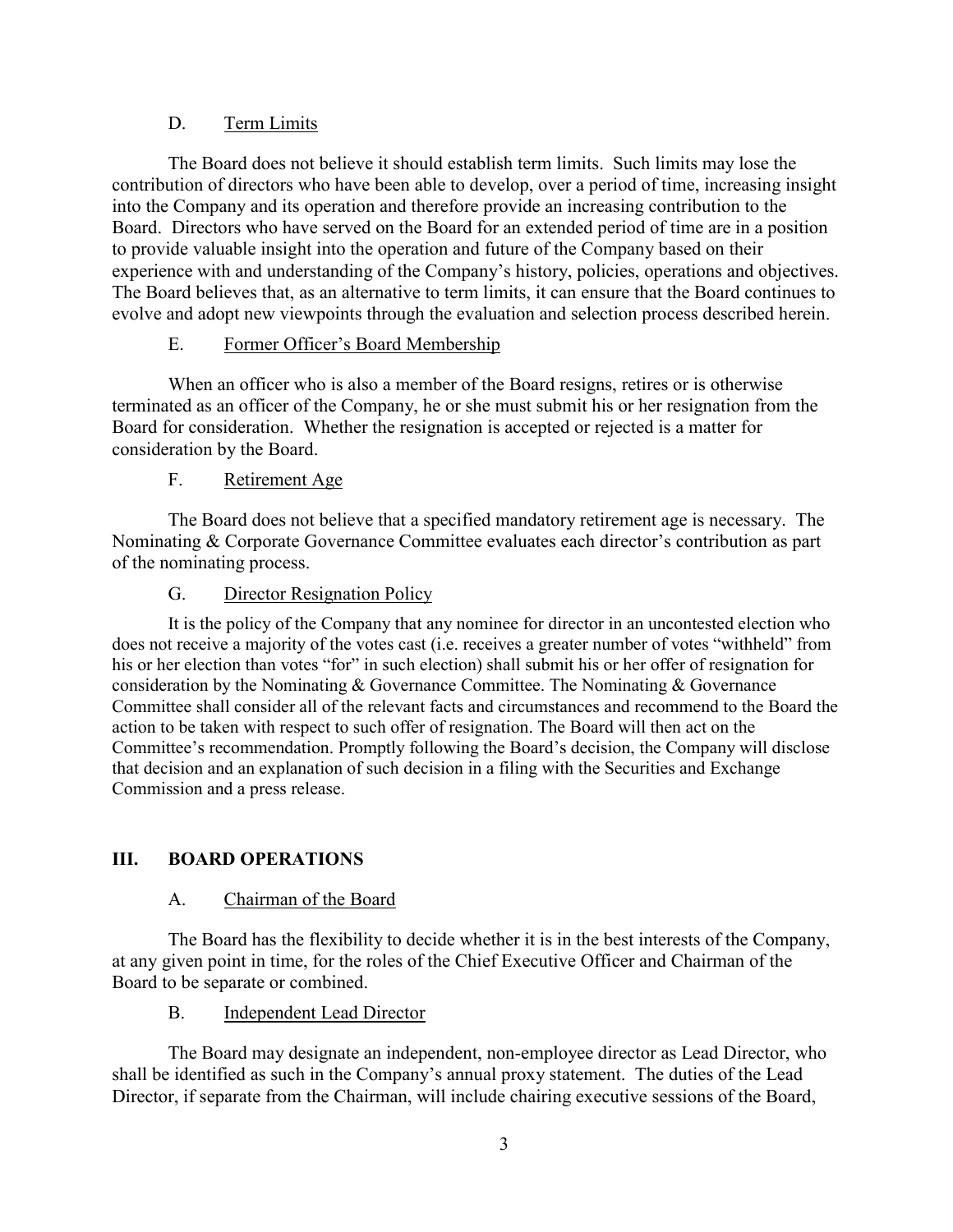serving as the principal liaison between the Chairman and the independent directors, consulting with the Chairman concerning information sent to the Board, meeting agendas and schedules for the Board, and ensuring that he or she is available for consultation and direct communication with stockholders, if requested. The Lead Director has the authority to call informal meetings of the independent directors.

# C. Board Meetings

1. Director Commitment and Attendance. The Board will meet at least four times per year. Absent unusual circumstances, directors are expected to attend all Board meetings and meetings of the committee(s) on which they serve, and to spend the time needed and meet as frequently as necessary to properly discharge their responsibilities. Each director is expected to ensure that other existing and planned future commitments do not materially interfere with the member's service as a director of the Company. Directors are also expected to attend annual meetings of the Company's stockholders in person, absent a valid reason.

2. Agenda. The Chairman of the Board or Lead Director, as applicable, shall work with the Chief Executive Officer and establish the agenda for each Board meeting. Any director may suggest items for inclusion on the agenda and may raise subjects that are not on the agenda for that meeting. The Board shall review the Company's financial performance and business strategies and practices on at least an annual basis.

3. Advance Distribution of Board Materials. To the extent practical and appropriate, meeting agendas, as well as information and data that are important to the Board's understanding of the business to be conducted at a Board or committee meeting, should generally be distributed in writing to the directors in advance of the meeting for review by the directors. Sensitive subject matters may be discussed at the meeting without written materials being distributed in advance or at the meeting. Directors are expected to review such materials prior to the meeting and should request any additional materials or resources they require to make informed decisions.

4. Executive Sessions. The Company's independent directors are expected to meet in executive session at each regular scheduled Board meeting. The Lead Director or nonexecutive Chairman, as applicable, shall lead the executive sessions.

# D. Access to Management and Independent Advisors

Directors have full access to the executive officers of the Company and the Company's outside advisors. Each director is expected to use his or her judgment to ensure that any such contact is not disruptive to the business operations of the Company and will, to the extent appropriate, coordinate any such contact with the Chairman or the Chief Executive Officer. The Board encourages the Chief Executive Officer to bring members of management from time to time into Board meetings to provide management insight, make presentations, and foster contact between management and members of the Board. Attendance is at the discretion of the Board.

Legal counsel, outside accountants, compensation experts and other advisors may assist the Board in its consideration of matters. The Board and any Board committee has the right to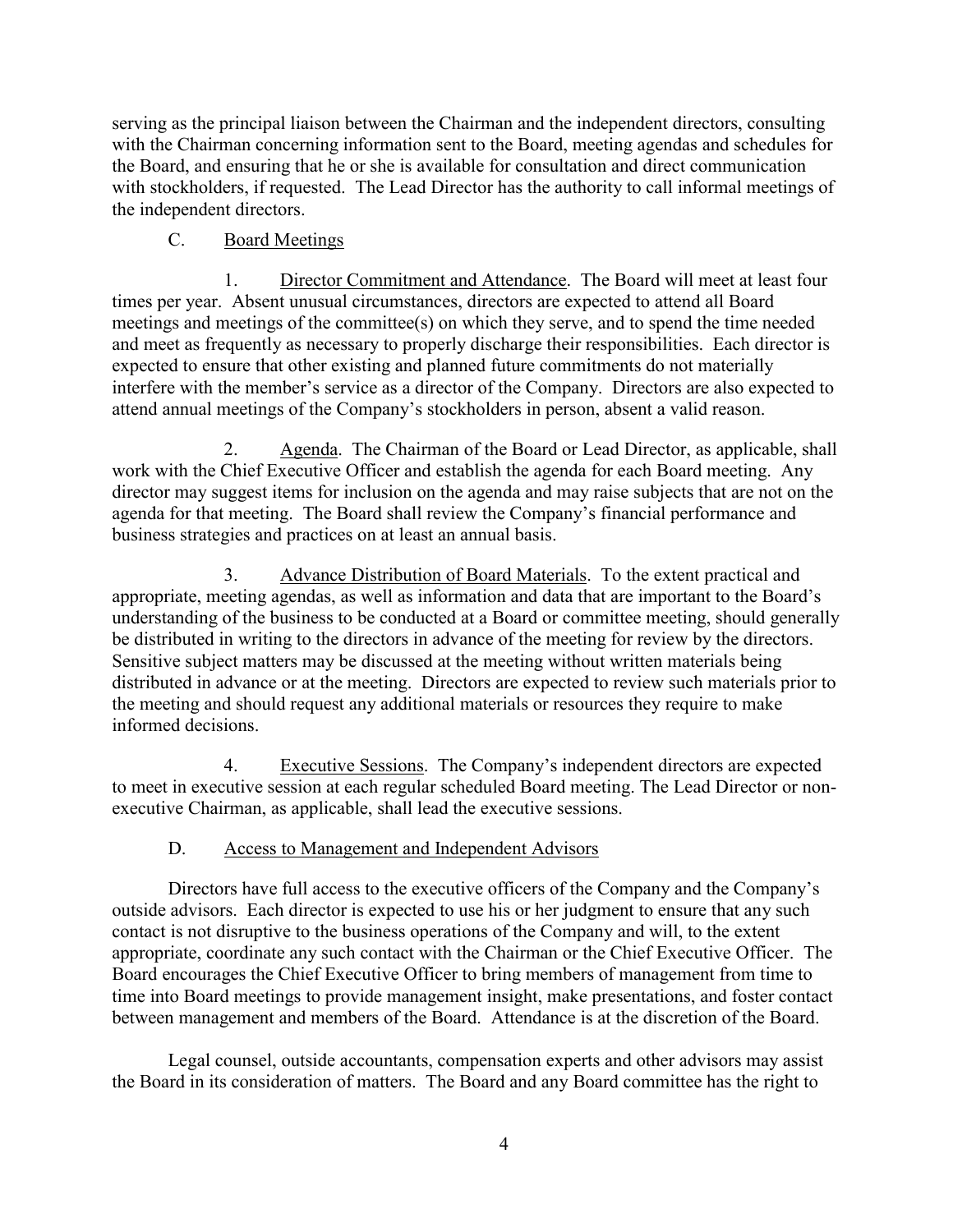retain outside financial, legal and other outside advisors of its choice with respect to any issues relating to its activities, at the Company's expense.

# E. Director Orientation and Continuing Education

A newly elected director shall be provided with an orientation program designed to educate the new director about the Company, its policies and procedures and its business activities. This orientation program shall include briefings by senior management to familiarize new directors with the Company's Board Committee charters, the Company's strategic plans, its significant financial, accounting and risk management issues, its compliance programs, its Code of Ethics, Corporate Governance Guidelines, its Bylaws and Certificate of Incorporation, its principal officers, and its internal and independent auditors.

Each director is expected to be involved in continuing director education on an ongoing basis to enable him or her to better perform his or her duties.

# **IV. BOARD COMMITTEES**

# A. Committees and Charters

The Board shall have an Audit Committee, a Compensation Committee and a Nominating & Corporate Governance Committee. Each committee will perform its duties as assigned by the Board in compliance with the Company's Bylaws, and shall have a charter that establishes the purposes, goals and responsibilities of the committees as well as the qualifications for committee membership. Committee charters will be posted on the Company's website. The Board may establish or maintain additional committees from time to time as necessary or appropriate.

# B. Committee Membership

The members of the Audit Committee, Compensation Committee and the Nominating & Corporate Governance Committee shall be independent in accordance with the provisions of the NASDAQ listing requirements, any other applicable rules and regulations. Committee members will be appointed annually by the Board upon recommendation of the Nominating & Corporate Governance Committee. Each committee will have a chairman designated by the Board, or, if the Board does not do so, the members of each committee shall elect a chairman by a vote of the majority of the full committee.

# C. Committee Meetings, Agendas and Reports

The chairman of each committee shall preside at each committee meeting and, in consultation with the other members of that committee and in a manner consistent with the committee's charter, shall set the frequency and length of committee meetings. The chairman of each committee, in consultation with members of the committee and the Company's senior management, shall also set the agenda of items to be addressed at each meeting. To the extent practical and appropriate, the chairman of each committee shall ensure that the agenda for each meeting is circulated to each committee member in advance of the meeting. Committee members may suggest additional agenda items and may raise subjects that are not on the agenda.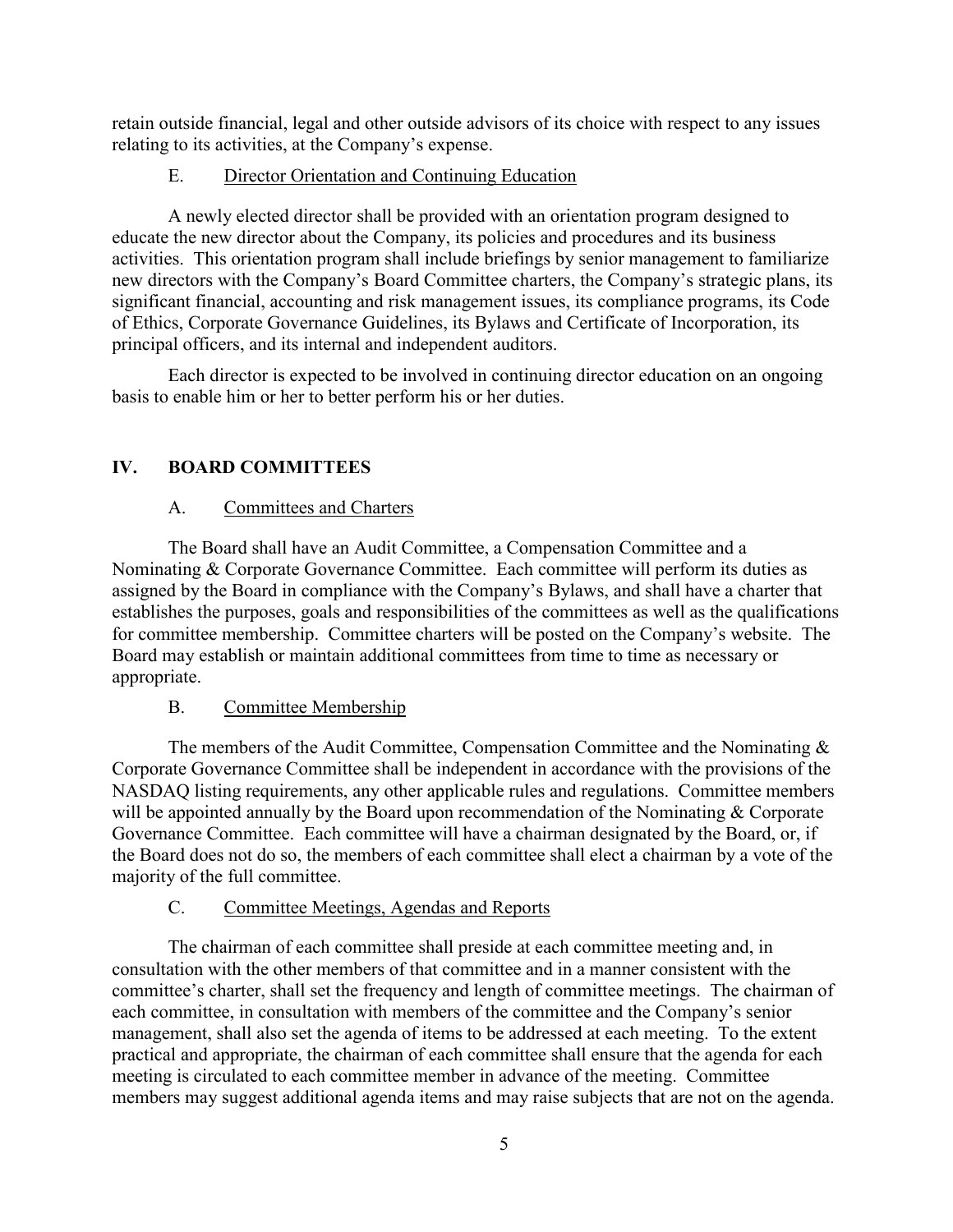Each committee shall report regularly to the full Board with respect to its activities in a manner consistent with its charter.

## **V. MANAGEMENT EVALUATION AND SUCCESSION PLANNING**

### A. Selection of Chief Executive Officer

The Board selects and evaluates the Company's Chief Executive Officer in the manner that it determines to be in the best interests of the Company's stockholders.

#### B. Evaluation of Chief Executive Officer

The Compensation Committee shall conduct an annual review of the Chief Executive Officer's performance, as set forth in its charter, and report to the Board on its evaluation. The Board shall review the Compensation Committee's evaluation and recommendation, and evaluate the Chief Executive Officer's performance according to corporate goals and objectives established periodically by the full Board. The review shall serve as the basis for the recommendation of the Compensation Committee on compensation for the Chief Executive Officer. The Compensation Committee shall be responsible for overseeing the evaluation of the Company's senior management.

#### C. Management Succession

The Board is responsible for planning for the succession to the position of Chief Executive Officer and other senior management positions.

The Chairman and the Chief Executive Officer shall also review periodically with the non-management directors the performance of other key members of the senior management of the Company, as well as potential succession arrangements for such management members.

### **VI. DIRECTOR COMPENSATION**

The Compensation Committee has the responsibility for determining the level and form of compensation and benefits for directors. In discharging this duty, the Committee will conduct a periodic review of the components and amount of director compensation in relation to other similarly situated companies. Board compensation will be consistent with market practices. No additional compensation is paid to members of management for serving on the Board.

### **VII. COMMUNICATIONS**

Employees may communicate concerns about the Company's conduct, or about its accounting, internal accounting controls or auditing matters, by following the procedures outlined in the Company's Whistleblower Policy or Code of Ethics, as applicable.

Stockholders and other interested parties may communicate with the Board as a whole, the